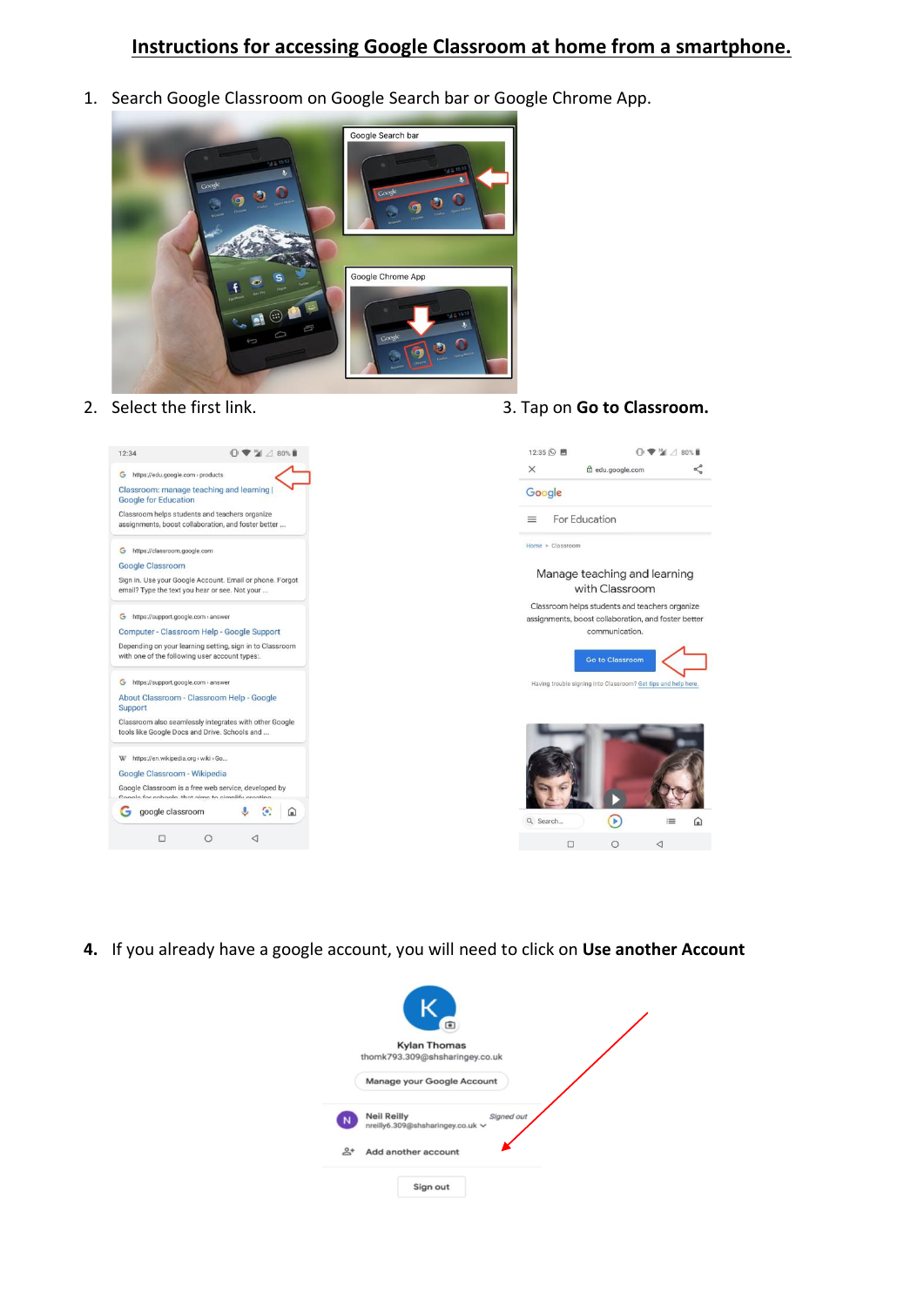5. If you do not already have an active google account, simply follow the next step:

| Sign in<br>Use your Google Account |
|------------------------------------|
| Email or phone                     |

- 6. Sign in using your email username: …………………….@shsharingey.co.uk
- 7. Enter your Username: ……………….. And personal password: ………………..

You should then be able to see a page like this:

| Year 6                                 | 6L                            |        |
|----------------------------------------|-------------------------------|--------|
| <b>Diksha Shah</b>                     | Computing<br>Lucy Braithwaite |        |
| Due today<br>Week 3 Homework - Science |                               |        |
|                                        |                               |        |
|                                        |                               |        |
| 囱                                      | n                             | 回<br>n |

8. It may be that you have not joined your **year group** classroom. I this is the case, click on the + sign at the top left of the screen

You will then be asked to "Join a Class".

If you see this page asking to enter your class code, you've probably used your own Gmail account and need to go back and 'add another account'

| Join class                                                  |  |  |  |  |
|-------------------------------------------------------------|--|--|--|--|
| Ask your teacher for the class code, then<br>enter it here. |  |  |  |  |
| Class code                                                  |  |  |  |  |
| Cancel<br>Join                                              |  |  |  |  |